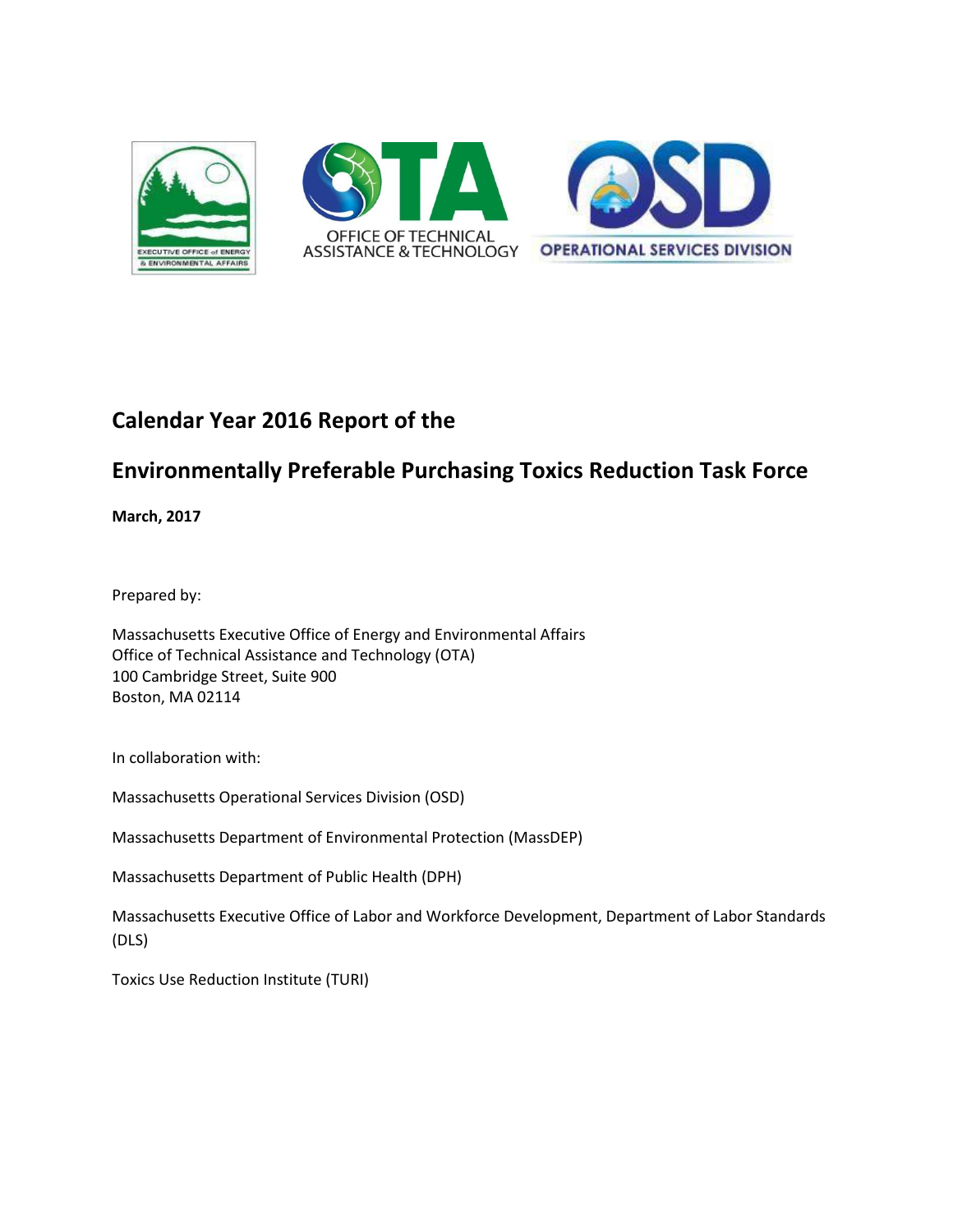### **Contents**

| 1. |  |
|----|--|
| 2. |  |
| 3. |  |
| 4. |  |
| Α. |  |
| В. |  |
| C. |  |
| D. |  |
| E. |  |
| 5. |  |
| 6. |  |
| 7. |  |
| 8. |  |
| 9. |  |
|    |  |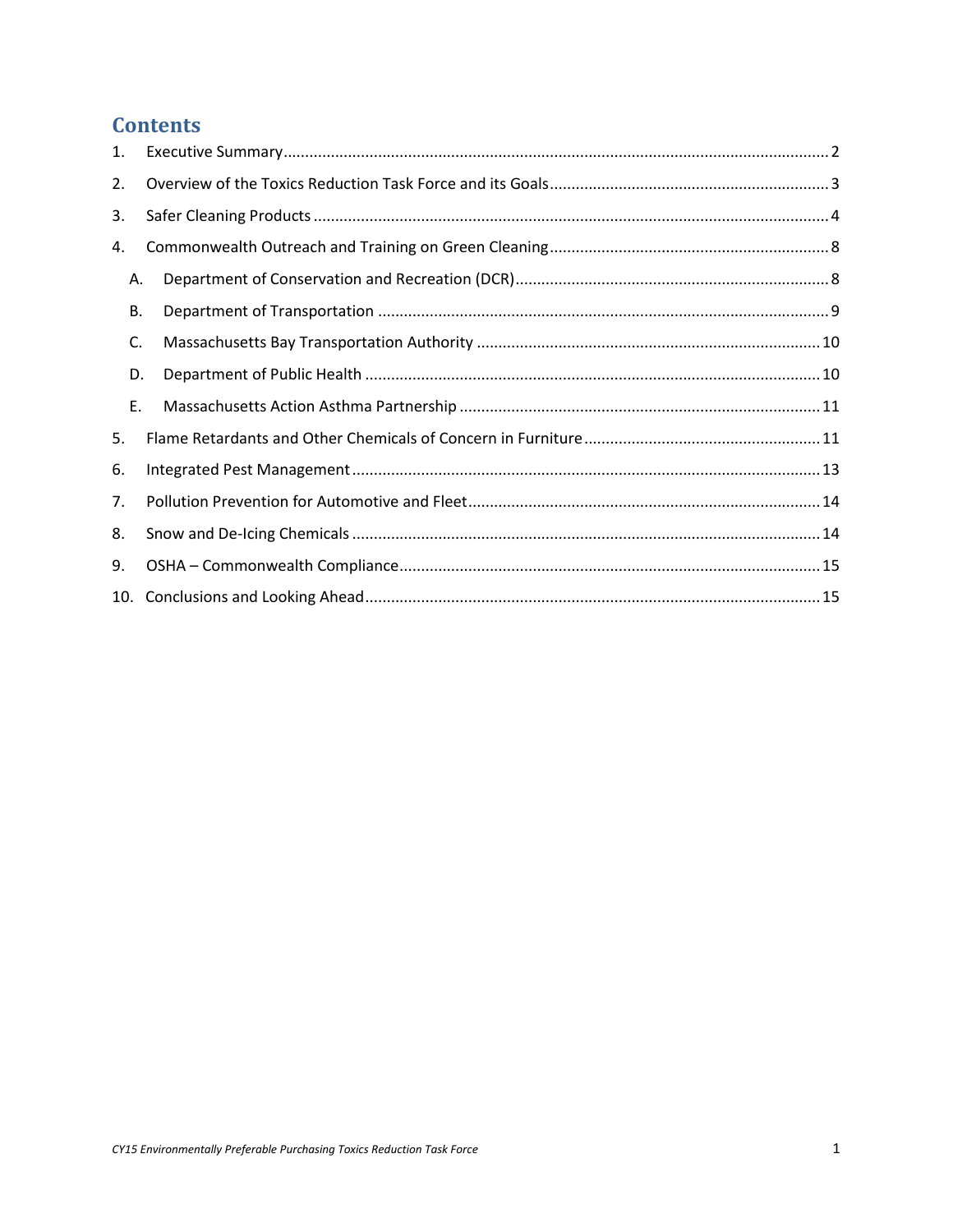### <span id="page-2-0"></span>**1. Executive Summary**

The Environmentally Preferable Products (EPP) program began as an optional program over 20 years ago, helping agencies identify greener and safer products, and resides within the Operational Services Division (OSD).<sup>1</sup> In 2009, Executive Order 515 mandated that executive branch state agencies make the switch from ordinary products to EPPs whenever they represent the "best value" for the job, and recommended other agencies and public entities do the same. The Executive Order also called for the creation of a Toxics Reduction Task Force to provide targeted technical assistance and guidance to agencies. This is the ninth annual report on the efforts of the Task Force for calendar year 2016.

The EPP program has been successful in providing over 40 statewide contracts with environmentally preferable products. These products can be viewed on the EPP website at [www.mass.gov/epp.](http://www.mass.gov/epp) Growth in purchases from all contracts with EPPs has increased more than a hundred‐fold from the first days of the program - from 1994 to 2016, eco-purchases on the statewide contracts grew from \$5 million to just under \$400 million, representing about a quarter of all purchases from statewide contracts.

A major focus of the Task Force has been transitioning executive agencies, and others, to greener cleaning programs. The Task Force worked with OSD to award the first statewide all green cleaning products contract in the country in 2009,<sup>2</sup> enabling public buyers at the time to purchase safer and healthier products from a statewide contract. The contract was rebid in 2013, to *FAC85: Environmentally Preferable Cleaning Products, Programs, Equipment and Supplies*, and specifications for this contract were tightened for environmental performance.

The Task Force also developed and presented trainings to multiple state agencies in green cleaning practices, and lastly, provided hands on technical assistance to help agencies transition. The Department of Conservation Resources (DCR), Department of Transportation (DOT), the Massachusetts Bay Transit Authority (MBTA), in addition to schools, have participated in trainings and technical assistance and used the statewide green cleaning products contract. Purchases from the FAC85: Environmentally Preferable Cleaning Products, Programs, Equipment and Supplies statewide contract grew from \$1.7 million in 2010 to over \$12.5 million in 2015, reflecting the success of the program. The OSD was also honored to receive national recognition this year from the Sustainable Purchasing Leadership Council and the National Association of State Procurement Officials for success and innovation on this contract.

Other Task Force works in CY2016 included working through issues regarding how local boards of health and test for disinfection. More research and discovery was conducted in CY2016 to unveil the complexities over regulations and authority. The Task Force also completed its protocol for evaluating products and technologies submitted by vendors through the Alternative Approval process for FAC85, which resulted in approving a new sanitizer.

The Task Force worked closely with OSD to finalize the Environmentally Preferable Products Furniture project. The Task Force identified Flame Retardant chemicals as a chemical of concern in furniture,

l

<sup>&</sup>lt;sup>1</sup> OSD facilitates and guides the evaluation, acquisition, management, and disposition of goods and services. <u>www.mass.gov/osd</u>

<sup>2</sup> Known as *FAC59: Environmentally Preferable Products, Programs, Equipment and Supplies*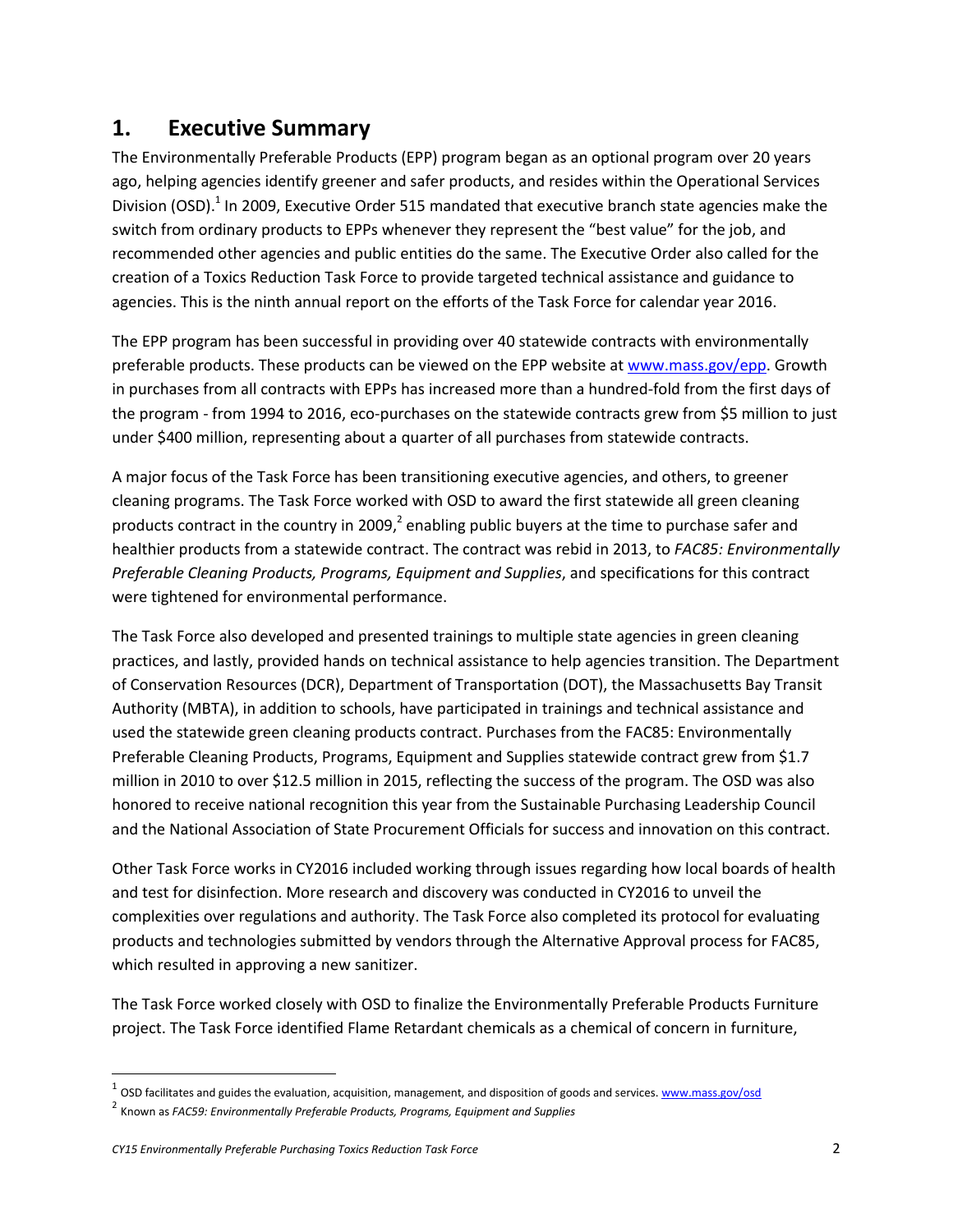which has been an outgrowth of national science-based research in addition to changes in national and state fire codes allowing furniture to be flame retardant free if meeting fire protection criteria.<sup>3</sup>

OSD partnered with the Center for Environmental Health, a national non-profit dedicated to identifying and eliminating toxic chemicals that pose the greatest threats, and which has done extensive sciencebased work on flame retardant chemicals. The project quickly extended beyond identifying flame retardant free furniture, and included other chemicals of concern in addition to asking for third-party certifications to verify environmental and health claims. OSD surveyed all vendors and manufacturers on statewide contract on their product lines, identified that in fact there were over 350 lines of furniture that were considered environmentally preferable, and published the findings at OSD EPP Furniture [webpage.](http://www.mass.gov/anf/budget-taxes-and-procurement/procurement-info-and-res/procurement-prog-and-serv/epp-procurement-prog/green-products-and-serv/specific-epp-statewide-contracts/furniture-environmentally-preferable.html)

The Task Force also consulted on the statewide contract for Integrated Pest Management (IPM) which was awarded in April of 2016 and included a requirement to provide full disclosure of products used. Bidders provided information on their use of "safer" pesticide products. In addition, the Task Force helped facilitate education to Fleet Managers and vendors on pollution prevention opportunities offered through OTA.

### <span id="page-3-0"></span>**2. Overview of the Toxics Reduction Task Force and its Goals**

The Toxics Reduction Task Force was established to facilitate progress with the 2009 Executive Order 515, establish an Environmental Purchasing Policy, and direct all Commonwealth executive departments to procure EPPs and services whenever such products and services are readily available, perform satisfactorily, and represent the best value to the Commonwealth.

The Executive Order was the result of successful EPP contracts that demonstrated that products that are less toxic, conserve natural resources, and produce less waste can also be effective in terms of cost and performance. The first EPP contracts for products using recycled materials were established by the Operational Services Division (OSD) in the mid‐1990s as an outgrowth of the "Clean States" project (now the "Leading by Example" program). By the late 1990s, with the help of the state's Toxics Use Reduction (TUR) program, OSD made Massachusetts the first state to designate a "multi‐attribute" EPP category: green cleaners.<sup>4</sup> In contrast to creating a single attribute preferable status for recycled content copy paper, green cleaners were evaluated according to their impact on workers, water quality, waste, and many other aspects of use.

The Executive Order formalized the relationship between the state's Toxics Use Reduction program<sup>5</sup> and agencies concerned with greening operations, and created the Toxics Reduction Task Force co‐led by the Office of Technical Assistance (OTA) and OSD's EPP program. It allowed the EPP Program to set

 $^3$  See page 4, Guidance for Environmental Preferable Furniture: Review of Chemicals of Concern and Certifications & Standards, August 2016: <http://www.mass.gov/anf/docs/osd/epp/epp-furniture-guidance.pdf>

<sup>&</sup>lt;sup>4</sup> EPA discusses this and other Massachusetts EPP innovations in its 2000 publication, State and Local Government Pioneers: How State and Local [Governments Are Implementing Environmentally Preferable Purchasing Practices https://www.epa.gov/sites/production/files/2015-](https://www.epa.gov/sites/production/files/2015-05/documents/statenlocal.pdf) [05/documents/statenlocal.pdf](https://www.epa.gov/sites/production/files/2015-05/documents/statenlocal.pdf) (accessed 3/15/16).

<sup>&</sup>lt;sup>5</sup> Massachusetts Toxics Use Reduction Program[: http://www.mass.gov/eea/agencies/massdep/toxics/tur/toxics-use-reduction-act-tura](http://www.mass.gov/eea/agencies/massdep/toxics/tur/toxics-use-reduction-act-tura-program-overview.html)[program-overview.html](http://www.mass.gov/eea/agencies/massdep/toxics/tur/toxics-use-reduction-act-tura-program-overview.html)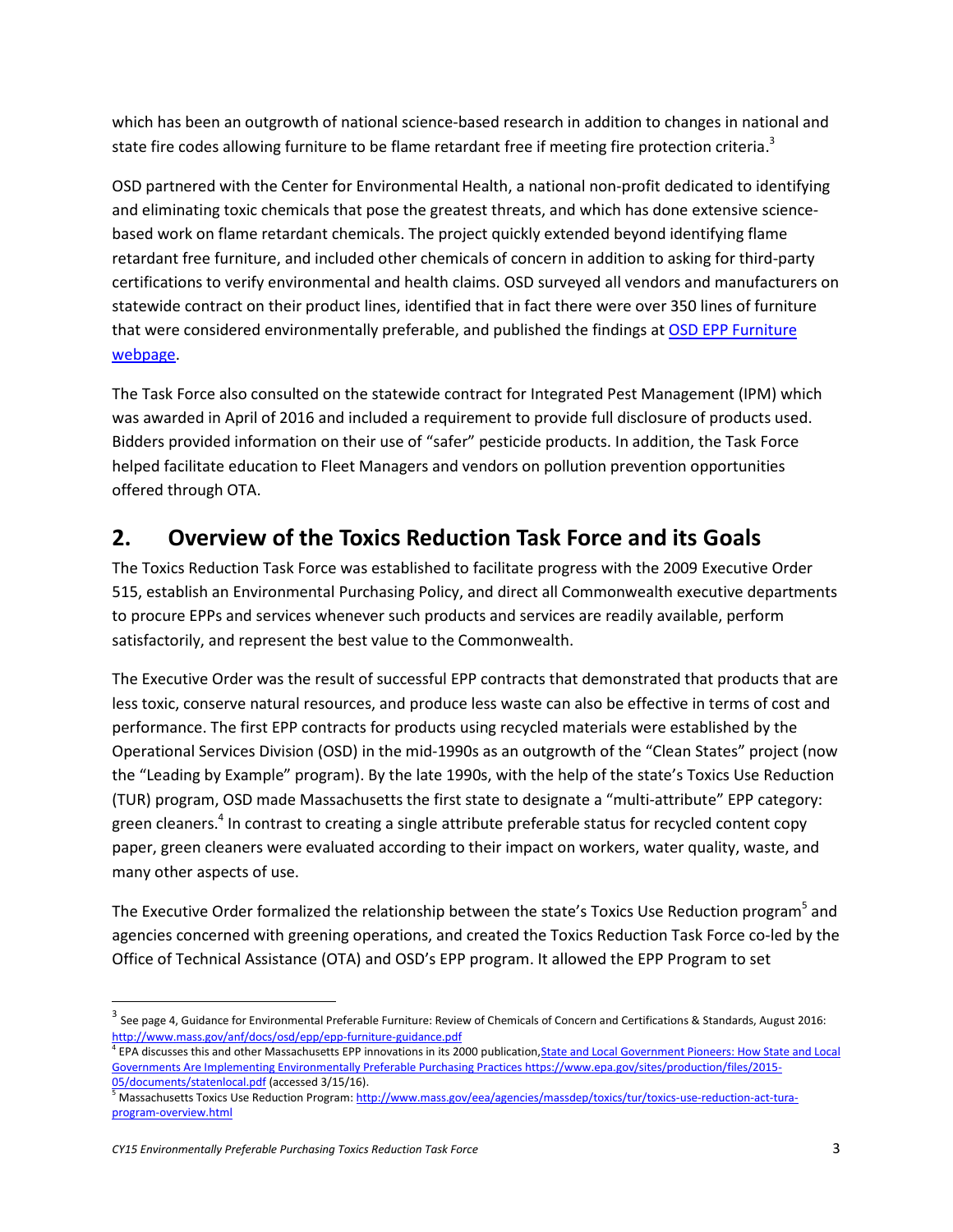minimum environmental standards on products,<sup>6</sup> and represented a transition from simply identifying and qualifying environmentally preferable products that state agencies should buy, to requiring their purchase by state agencies when appropriate. It also directs agency department heads to designate an EPP liaison, requires an increase in EPP purchases includes incorporation of environmental specifications into contracts, construction, leases, and requires agencies to educate staff on EPPs.

Over forty statewide contracts contain environmentally preferable products, and many have products with less toxics alternatives.<sup>7</sup> Growth in purchases from all EPP contracts has increased almost a hundred-fold from the first days of the program: from 1994 to 2016 purchases on the statewide ecopurchasing contracts grew from \$5 million to just under \$400 million today, representing a quarter of all statewide purchases.

## <span id="page-4-0"></span>**3. Safer Cleaning Products**

The OSD green cleaning products contract, *FAC85: Environmentally Preferable Cleaning Products, Programs, Equipment and Supplies*, had been a main focus of the Task Force since 2009. This past year the contract received national attention – and was recognized by two national non-profits with the following awards:



[Sustainable Purchasing Leadership](http://blog.mass.gov/osd/procurement/operational-services-division-acknowledged-for-fostering-sustainable-purchasing-choices/)  [Council:](http://blog.mass.gov/osd/procurement/operational-services-division-acknowledged-for-fostering-sustainable-purchasing-choices/) OSD was recognized with a Purchasing Innovation Award for work to develop the all green cleaning products multi-state contract.



[National Association for State](http://www.naspo.org/croninawards)  [Procurement Officials:](http://www.naspo.org/croninawards) OSD was awarded a Bronze Cronin Award which recognized FAC85 as an outstanding procurement initiative resulting in distinct benefits to the State in economy, efficiency, and delivery of services.

These awards recognize the national leadership role the Commonwealth has taken in advancing the use of environmentally preferable cleaning products in the marketplace.

As background, the OSD originally bid the first all green cleaners contract in 2009, called *FAC59: Environmentally Preferable Cleaning Products, Programs, Equipment and Supplies*, and partnered with a number of surrounding northeastern states. Specifications were developed with assistance from the Task Force. The contract included 21 vendors that provided green cleaning products that met third-party standards for environmental performance. At the time, this was the first statewide contract for all green cleaners that used third-party certified products. The Task Force was instrumental in providing feedback and assistance to the Sourcing Team in bidding this contract, which has had a large impact on not only the demand for green products in MA, but also the number of products available.

Because executive departments are required to use statewide contracts, the contract was a tool needed to transition facilities to green cleaning programs. Over the next few years (and reported in Task Force

<sup>7</sup> Se[e "Find EPPs on Statewide Contract" webpage at: http://www.mass.gov/anf/budget-taxes-and-procurement/procurement-info-and](http://www.mass.gov/anf/budget-taxes-and-procurement/procurement-info-and-res/procurement-prog-and-serv/epp-procurement-prog/green-products-and-serv/specific-epp-statewide-contracts/)[res/procurement-prog-and-serv/epp-procurement-prog/green-products-and-serv/specific-epp-statewide-contracts/](http://www.mass.gov/anf/budget-taxes-and-procurement/procurement-info-and-res/procurement-prog-and-serv/epp-procurement-prog/green-products-and-serv/specific-epp-statewide-contracts/)

 $\overline{a}$  $6$  Minimum Environmentally Preferable Products and Services Specifications Guide, Updated 8/1/16, [http://www.mass.gov/anf/budget-taxes](http://www.mass.gov/anf/budget-taxes-and-procurement/procurement-info-and-res/procurement-prog-and-serv/epp-procurement-prog/epp-resource-center/publications-and-other-resources.html#epp_policies)[and-procurement/procurement-info-and-res/procurement-prog-and-serv/epp-procurement-prog/epp-resource-center/publications-and-other](http://www.mass.gov/anf/budget-taxes-and-procurement/procurement-info-and-res/procurement-prog-and-serv/epp-procurement-prog/epp-resource-center/publications-and-other-resources.html#epp_policies)[resources.html#epp\\_policies](http://www.mass.gov/anf/budget-taxes-and-procurement/procurement-info-and-res/procurement-prog-and-serv/epp-procurement-prog/epp-resource-center/publications-and-other-resources.html#epp_policies)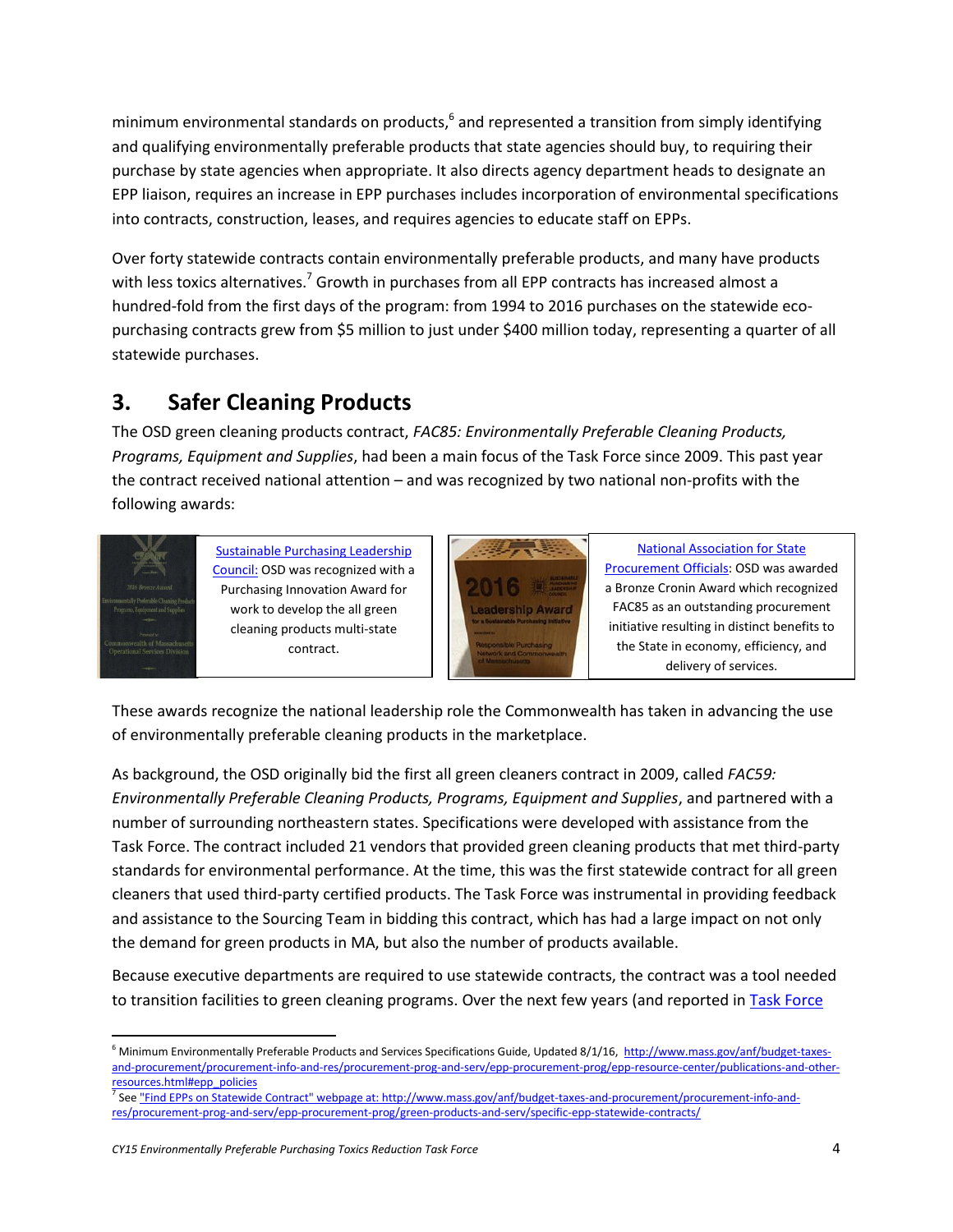[Annual Reports\)](http://www.mass.gov/anf/budget-taxes-and-procurement/procurement-info-and-res/procurement-prog-and-serv/epp-procurement-prog/epp-resource-center/publications-and-other-resources.html#epp_reports) the Task Force provided a number of general and targeted trainings, developed guidance documents, put together case studies and provided, through the Toxics Use Reduction Institute Cleaning Lab, hands-on technical assistance to state agencies needing help navigating to a green cleaning program. Many of these publications can be found on th[e Green Cleaning Webpage](http://www.mass.gov/anf/budget-taxes-and-procurement/procurement-info-and-res/procurement-prog-and-serv/epp-procurement-prog/green-products-and-serv/specific-epp-statewide-contracts/green-cleaning-products.html) on the EPP website.

The contract was re-bid in 2013 and included expanded and more stringent environmental specifications.<sup>8</sup> The bid received a surprisingly large bidder pool of 36 vendors, reflecting a greater acceptance of these greener products in the marketplace. Today the contract has 16 vendors and close to 17,000 products available.

All purchases of green products reported by FAC85 vendors in fiscal year 2016 (FY16),<sup>9</sup> which included sales to state departments, municipalities, and authorities, and other states, indicated green purchases of over \$12.5 million dollars, up from just over \$9 million in fiscal year 2015. Purchases from Commonwealth executive agencies increased from \$3,328,880 in FY15 to \$4,215,000 in FY16. The top executive agency usage includes:

| Department of Correction                             | \$ | 2,226,376 |
|------------------------------------------------------|----|-----------|
| Department of Public Health                          | Ş  | 746,130   |
| Soldier's Home Massachusetts                         | \$ | 271,202   |
| Department of Developmental Services                 | \$ | 204,435   |
| Department of Conservation and Recreation            | \$ | 137,036   |
| Department of Children and Families                  | \$ | 126,736   |
| Department of Youth Services                         | \$ | 111,235   |
| <b>Military Division</b>                             | \$ | 95,928    |
| Executive Office of Energy and Environmental Affairs |    | 85,048    |
| Department of Mental Health                          |    | 83,868    |
|                                                      |    |           |

#### **FY2016 Top 10 Executive Agency FAC85 Contract Users and Associated Contract Spend**

#### *Safer Disinfection and Sanitization:*

The Task Force continues to assist with research and specification setting for disinfectants and sanitizers that represent a lesser impact to public health and the environment while ensuring efficacy and high performance. Notably, these products are devoid of chemicals that are known to cause asthma, cancer, and skin sensitization, except for food-contact surface sanitizers, which may contain peroxyacetic acid, an asthmagen. In 2010, the Task Force developed *Criteria for Disinfectants, Sanitizers and Mold/Mildew Remediation* under the FAC59 contract that prohibited certain chemical compounds such as chlorine bleach, quaternary ammonium compounds, and other biocides from the active ingredients in products offered on the contract. The Task Force reviewed all products for compliance, and eventually developed an "approved products list for FAC59" which allowed buyers to easily search for approved products that had a lesser impact to public health and the environment, including those for sanitizers and

l <sup>8</sup> See Attachment A: Mandatory Specifications and Desirable Criteria for FAC85 located a[t http://www.mass.gov/anf/budget-taxes-and](http://www.mass.gov/anf/budget-taxes-and-procurement/procurement-info-and-res/procurement-prog-and-serv/epp-procurement-prog/green-products-and-serv/specific-epp-statewide-contracts/green-cleaning-products.html)[procurement/procurement-info-and-res/procurement-prog-and-serv/epp-procurement-prog/green-products-and-serv/specific-epp-statewide](http://www.mass.gov/anf/budget-taxes-and-procurement/procurement-info-and-res/procurement-prog-and-serv/epp-procurement-prog/green-products-and-serv/specific-epp-statewide-contracts/green-cleaning-products.html)[contracts/green-cleaning-products.html](http://www.mass.gov/anf/budget-taxes-and-procurement/procurement-info-and-res/procurement-prog-and-serv/epp-procurement-prog/green-products-and-serv/specific-epp-statewide-contracts/green-cleaning-products.html)

 $9$  The Commonwealth fiscal year spans from July 1 – June 30 of each year.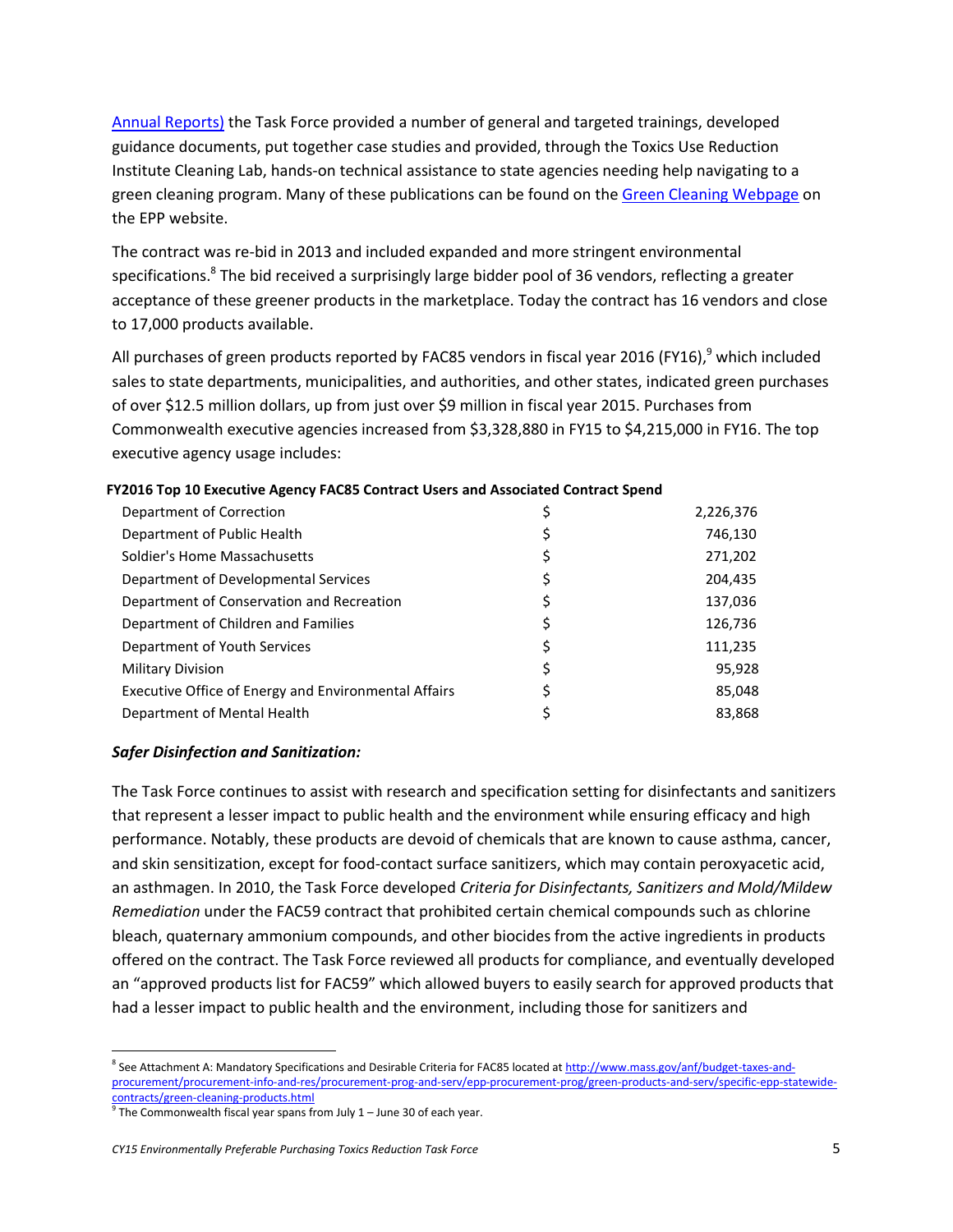disinfectants.

For the rebid of the contract to FAC85, the Task Force was consulted for specification review. The Task Force researched information from multiple studies, including a new publication at the time from the City and County of San Francisco titled *Safer Products and Practices for Sanitizing and Disinfecting Surfaces, <sup>10</sup>* where researchers compared health hazards, environmental impacts, germ-killing claims, surface incompatibilities, and other factors for 11 common active ingredients, 33 representative disinfectant products and 24 surface sanitizer products. The Task Force chose to expand on the previous specifications and to include not only a "prohibited active ingredient" list but also an "accepted active ingredient" list. These may be found in Attachment A: FAC85 Mandatory Specifications and Desirable Criteria, under Category 3: Disinfectants and Sanitizers (see footnote #7 for reference location) and also outlined below:

| Disinfectants & Non-Food<br><b>Contact Surface Sanitizers</b>                                                                                                                                                                                                                                                               | <b>Food Contact Surface Sanitizers</b>                                                                                                                                                                                                           |  |
|-----------------------------------------------------------------------------------------------------------------------------------------------------------------------------------------------------------------------------------------------------------------------------------------------------------------------------|--------------------------------------------------------------------------------------------------------------------------------------------------------------------------------------------------------------------------------------------------|--|
| <b>Prohibited "Active Ingredients"</b><br>Chlorine Bleach (Sodium hypochlorite)<br>Hydrogen chloride (HCl)<br>Phenols (e.g., Ortho-phenylphenol)<br>٠<br>Pine oil<br>Quaternary ammonium chloride compounds (e.g.,<br>Benzalkonium chloride, ADBACs, DDACs)<br>Silver<br>Thyme oil                                          | <b>Prohibited "Active Ingredients"</b><br>Chlorine Bleach (Sodium<br>hypochlorite)<br>Hydrogen chloride (HCL)<br>٠<br>Quaternary ammonium chloride<br>٠<br>compounds (e.g., Benzalkonium<br>chloride, ADBACs, DDACs)<br>Silver<br>٠<br>Thyme oil |  |
| <b>Acceptable "Active Ingredients"</b><br>Hydrogen peroxide (including Accelerated Hydrogen Peroxide)<br>$\bullet$<br>Citric Acid<br>Lactic acid<br>Caprylic acid<br>Food Grade Dichloroisocyanurate (NaDCC) with CAS#2893-<br>$\bullet$<br>78-9 (Must be able to maintain a pH from 4-6.5. Only to be<br>sold in tab form) | <b>Acceptable "Active Ingredients"</b><br>Hydrogen Peroxide<br>$\bullet$<br>Peroxyacetic acid<br>٠<br>Lactic Acid<br>$\bullet$<br>Citric Acid<br>Caprylic Acid<br>٠                                                                              |  |

**Mandatory Active Ingredient Criteria for Disinfectants and Sanitizers on FAC85**

#### *Alternative Product Review:*

The Task Force also provided input into language for the FAC85 contract that would foster innovation in green cleaners. Because the market for green cleaners is increasing rapidly, the Task Force recommended a process for awarded vendors to propose innovative environmentally preferable products for the contract that fell outside of the specifications. The Alternative Approval for Environmentally Preferable Products/Equipment for FAC85: Environmentally Preferable Cleaning Products, Programs, Equipment and Supplies Form was developed to guide vendors in submitting

 $\overline{a}$ <sup>10</sup> Safer Products and Practices for Sanitizing and Disinfecting Surfaces, 2014: [http://www.sfapproved.org/comprehensive-report-safer](http://www.sfapproved.org/comprehensive-report-safer-disinfectant-products)[disinfectant-products](http://www.sfapproved.org/comprehensive-report-safer-disinfectant-products)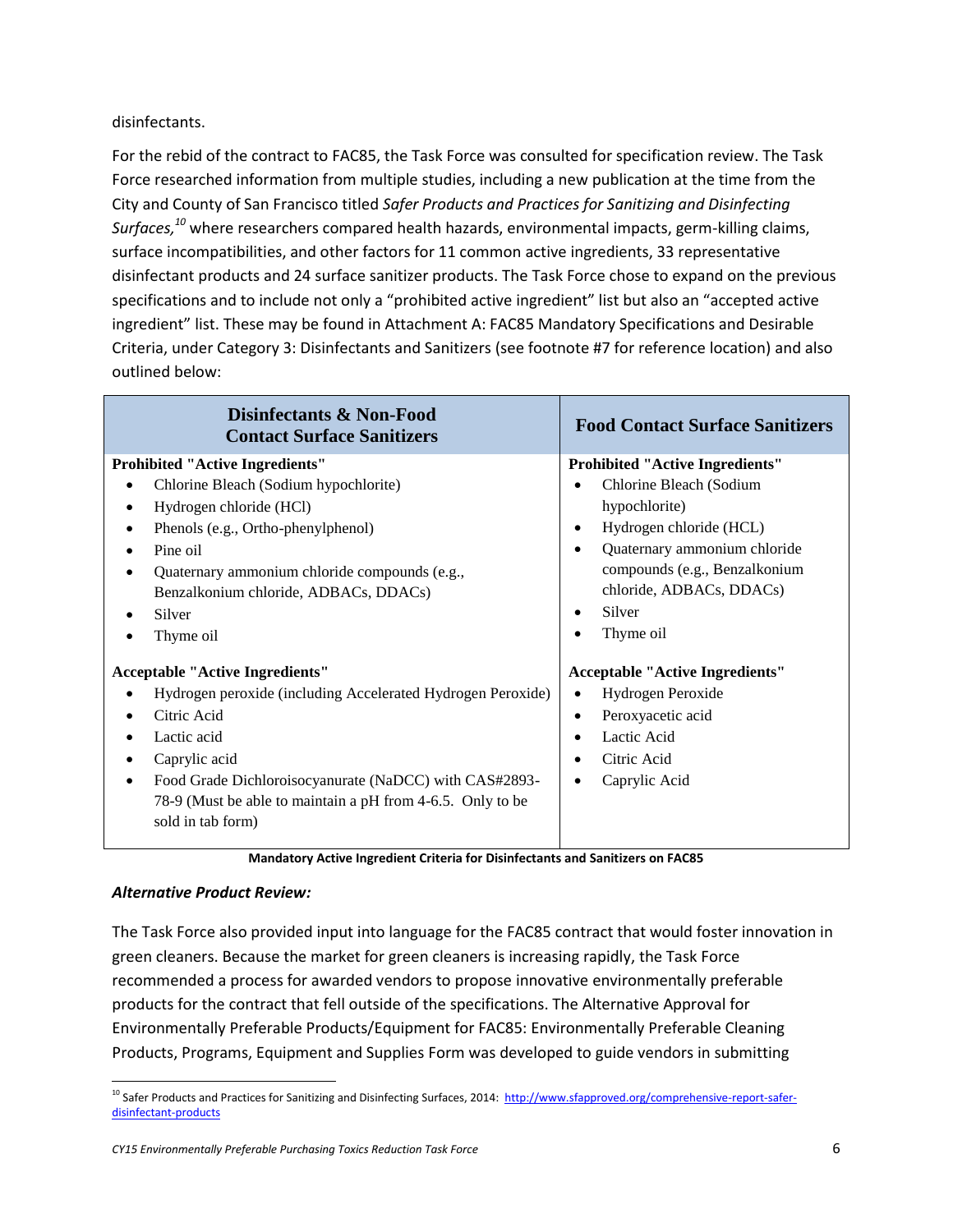information regarding an alternative approval. $^{11}$ 

Through CY16 the Task Force developed review criteria for the alternative product submittals. The criteria include screening for compliance with the FAC85 specifications in addition to a review of efficacy, environmental and health criteria. Weights were applied to the criteria, and those meeting the evaluation criteria were accepted. Two products were proposed for review at the end of CY15. The task force completed its review of one of the products and added an approval for the following active ingredient to the contract for disinfectants and non-food grade surface sanitizers:

 Food Grade Dichloroisocyanurate (NaDCC) with CAS#2893-78-9 (Must be able to maintain a pH from 4-6.5. Only to be sold in tab form).

When mixed with water, the resulting solution yields hypochlorus acid (HOCL), as opposed to hypochlorite (OCl), which is found in traditional bleach. Due to differences in pH and free available chlorine (FAC) between the two, the Task Force evaluation criteria were met and the Dichloroisocyanurate (NaDCC), also known as Sodium Troclosene, was added as an active ingredient to Category 3A: Disinfection (including Antimicrobial Mold & Mildew Cleaners) and Non-Food Contact Surface Sanitizers.

NaDCC has a pH of ~6.5 when dissolved in water, allowing it to maintain a slight acidity resulting in the hypochlorous acid (HOCL) predominating. Once in solution, NaDCC releases only 50% of its total chlorine content as free available chlorine (FAC). As the free available chlorine is consumed, it continues to release the remaining chlorine to maintain the free available chlorine in the solution. The FAC coupled with the pH provides disinfection power.

Sodium hypochlorite (OCL) in bleach is often stabilized with caustics and as a result, and has a pH of 11 or higher, making it more hazardous. It is also less efficacious because sodium hypochlorite releases all of its chlorine content as free available chlorine at once and as they are consumed, and there is no replenishment.

#### *Expanding Third-Party Certification to All Categories on FAC85:*

As reported in the FY15 Annual Report, the FAC85 Sourcing Team, with input from the Task Force, approved the use of three independent third-party certification programs<sup>12</sup> that chemical and paper products must meet to be accepted for use on the contract: GreenSeal, UL Ecologo, and for use in Category 4: Specialty Cleaners and Category 8: De-icing and Snowmelt Products, EPA's Safer Choice products were accepted.

Over the past few years the FAC85 Sourcing Team has engaged the EPA Safer Choice program in a discussion to explore changes that would enable the Sourcing Team to accept all Safer Choice products in all contract categories. Some of the concerns identified by the team included: allowing companies to qualify for a label before an onsite audit had been completed; clarification on criteria for asthmagens;

<sup>11</sup> [Toxics Reduction Task Force Alternative Approval Form](http://www.mass.gov/anf/budget-taxes-and-procurement/procurement-info-and-res/procurement-prog-and-serv/epp-procurement-prog/toxics-reduction-task-force.html#AltAprvl)

 $12$  This means that the environmental claims, as well as product performance, have been tested and certified by an established and legitimate, nationally-recognized third-party certification program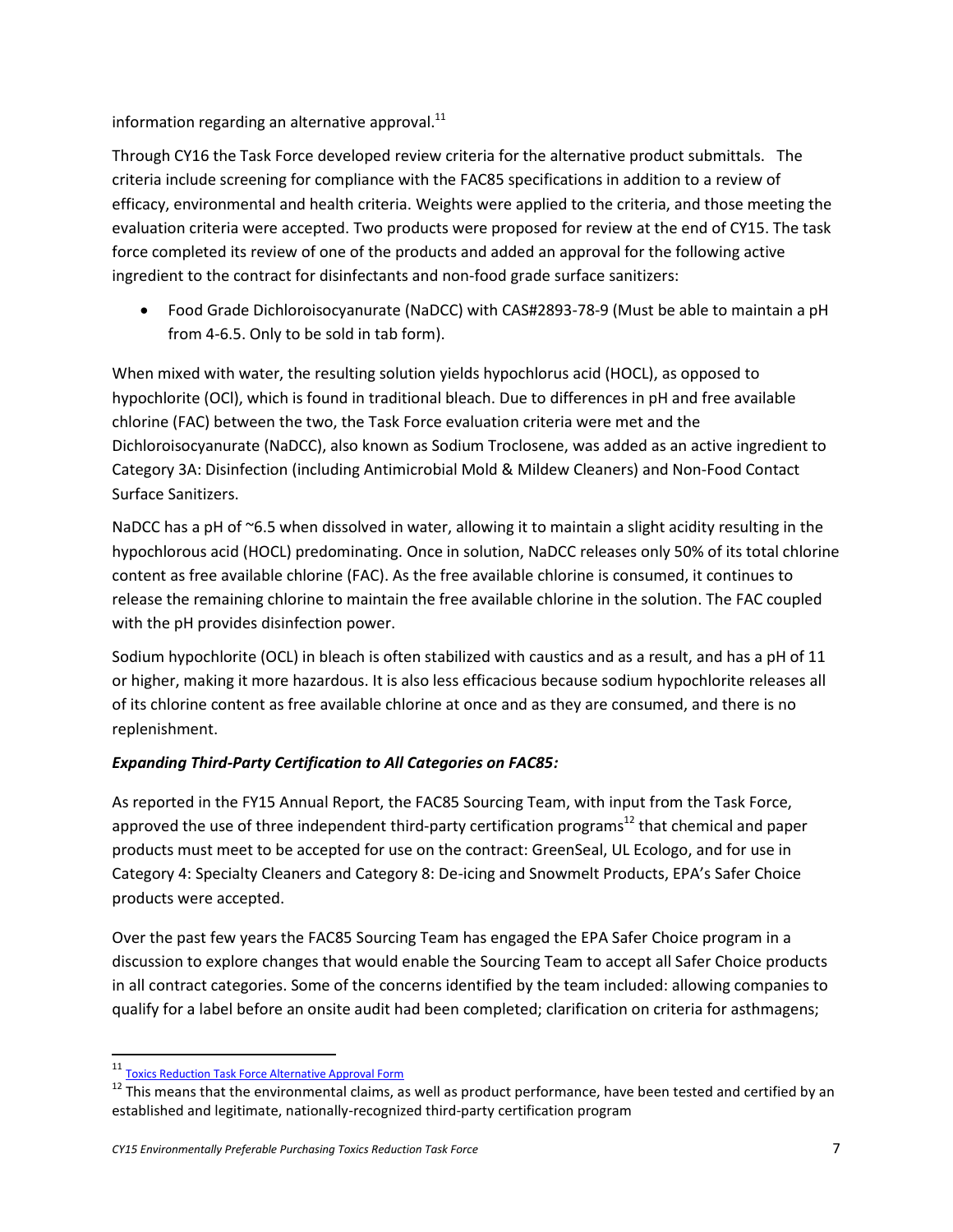increase in enforcement of label misuse; shortening the timeframe for companies out of compliance to get into compliance; providing for increased public participation into substantive changes to the program, and concern with the term "screen" throughout the Safer Choice documents, which fail to explicitly state that ingredients that do not meet a standard or criteria will be excluded. Many of the issues were resolved in the discussions, although a few issues remain. The FAC85 Sourcing team, with input from the Task Force, will continue to work with EPA in an effort to come to agreement, in order to allow all Safer Choice products on the contract.

#### *Local Board of Health Testing for Disinfection:*

Over the last year, the Task Force has continued to research how to work with local boards of health to allow for FAC85-approved disinfectants/sanitizers to be used. The current food code requires verification of sanitization processes, and the available methods are designed for the use of bleach and quaternary ammonium compounds. When the required test for safe food preparation surfaces is to check the strength of the chlorine preparation that is used, then only chlorine preparations will be used. The Task Force met with the Department of Public Health's Food Protection Safety Program to explore issues related to making the transition to safer sanitization and disinfection which would include adjusting the verification requirements to meet their protective purposes and reduce environmental and health impacts through allowing safer alternatives, such as hydrogen peroxide, citric or lactic acid, or steam.

The Lowell Center for Sustainable Production has been working on cleaning and sanitizing issues related to food processing and received an EPA grant this past year on this topic. The Task Force has been participating in multi-agency meetings related to this subject, since we share common goals of identifying safer alternatives that may be used to sanitize and disinfect. Much of the work the Task Force has done regarding safer sanitizers and disinfectants is being used to guide the discussions.

## <span id="page-8-0"></span>**4. Commonwealth Outreach and Training on Green Cleaning**

As stated earlier, the FAC85 contract was only one tool to aid facilities in transitioning to a green cleaning program. Vendors, as part of the contract requirements, are required to provide a certain level of training and technical assistance to help facilities transition. However, the Task Force recognized that even more "facilitation" was needed with state agencies. The Toxics Use Reduction Institute's Cleaning Lab (TURI Lab), a national expert in green cleaning process and design, has been instrumental in providing technical assistance to executive agency facilities in beginning the process of transitioning to a green cleaning program. The TURI Lab has played an important role in helping the following departments identify and plan for green cleaning program development.

### *A. Department of Conservation and Recreation (DCR)*

<span id="page-8-1"></span>DCR has made great progress by transitioning over 100 facilities to green cleaning programs.

#### *Water Supply Protection and other West Region*:

 All 29 swimming pool facilities were assisted in transitioning to a green cleaning program and are reported to be in full compliance in CY16. Each pool purchased a green cleaning "kit" which included an FAC 85 approved all purpose peroxide cleaner, an enzyme cleaner for urine and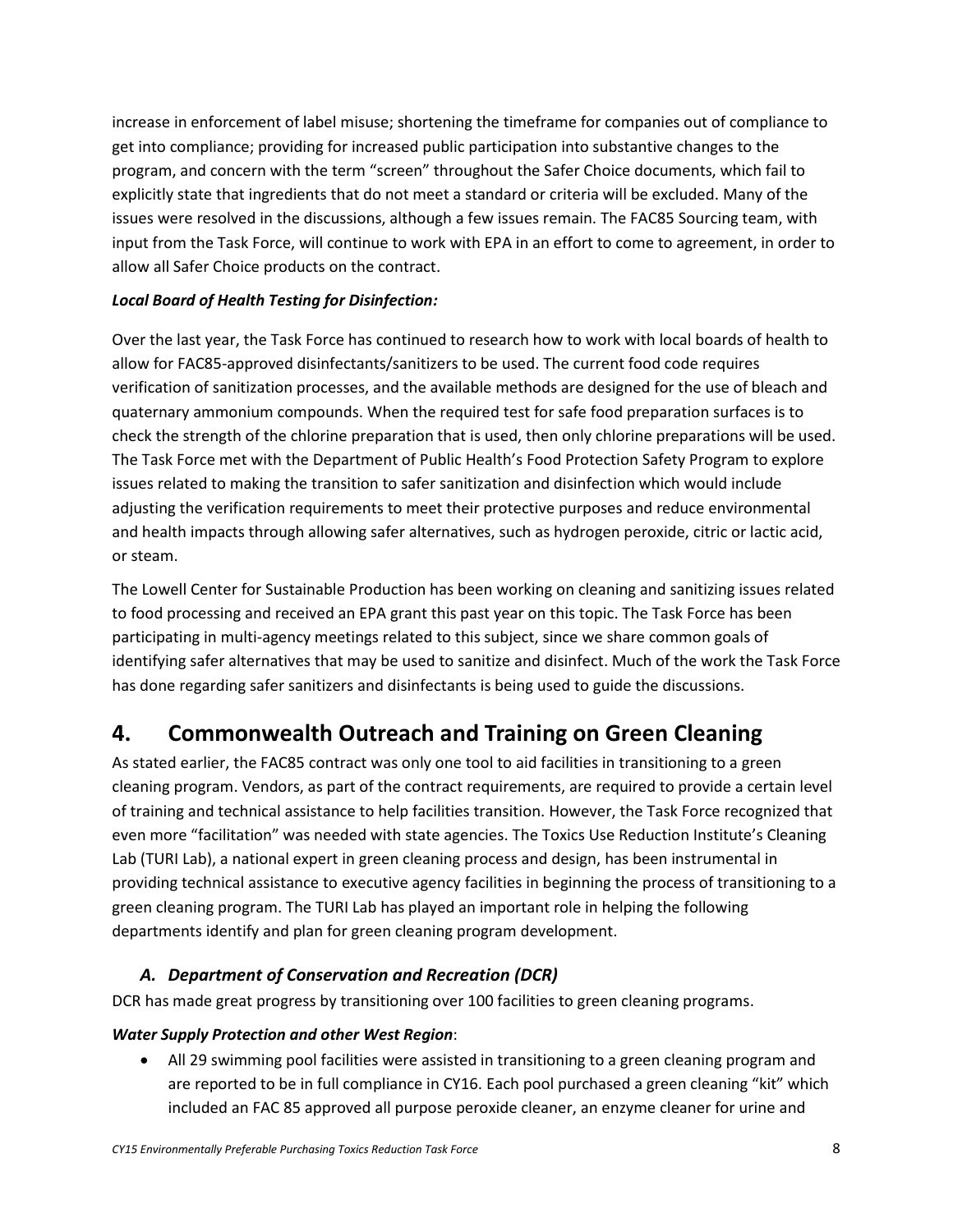other organic issues, a peroxide sanitizer/disinfectant, a dilution gun, a foaming gun, bucket-less mops, cloths, mop heads, a long handle brush and squeegees. Training was conducted by the vendors to employees at each pool location on how to use the products. Janitorial papers and recycled content liners were also purchased from FAC85. Each spring the pools receive refresher training from the vendors on an as needed basis. Having a direct contact to the vendor was instrumental to the success of the program.

- The TURI Lab and a FAC85 vendor also worked with the Pittsfield District to set up demonstration programs with FAC85 approved products and equipment. These programs were toured by all supervisors in order to facilitate questions, interest, and ultimately their buy-in. The Western region office ultimately purchased 34 green cleaning "kits," one for each site, and training sessions were set up with the vendors before opening for the season.
- Cochituate Park purchased a number of green cleaning starter kits, and training was conducted in the spring.

*Central Region:* This region completed a number of demonstrations from possible vendors, and initially selected two vendors from FAC85 to provide them with service and products. They selected a vendor to use going forward so that there will be no mix-up on different products.

*Wachusett Reservoir***:** The West Boylston facility became a green cleaning demonstration facility for DCR. They purchased a cleaning system that produces cleaning products on-site. The system uses catalysts in sodium chloride, citric acid and in some cases potassium chloride to produce glass cleaner, an all-purpose cleaner, and a heavy duty degreaser. In addition, they supplemented their process with other equipment, including a steam cleaning system, reusable microfiber cloths, reusable mop pads and a bucket-less mop system. For disinfection, they transitioned to a peroxide product used only when needed.

*North Region:* Bradley Palmer State Park was converted to a full green cleaning program in 2014 (see case study: [Going Green with Cleaning at DCR -](http://www.mass.gov/anf/docs/osd/epp/fact-sheets/2-18-bradley-palmer-green-cleaning-case-study.docx) Bradley Palmer State Park), and at Salisbury Beach State Park staff worked with one of the FAC85 vendors to identify appropriate cleaning products as well as hand soap for their first aid stations. The vendor provided trainings to campsite staff and volunteers.

*Boston Region and Campgrounds:* continued work with all facilities in transitioning to a green cleaning program.

### <span id="page-9-0"></span>*B. Department of Transportation (MassDOT)*

In CY15 the TURI Lab began to work with MassDOT to transition some of their offices and depots to green cleaning programs, with much of the work happening throughout CY16. MassDOT interviewed four FAC85 vendors, and ultimately chose one. They worked closely with the vendor to identify products and program for the administrative building in Lenox, and continued their work with the 14 maintenance facility depots. Today, 13 of 14 depots have gone green, in addition to the administrative building. This included choosing greener options for cleaning supplies (mops, microfiber cloths), toilet bowl cleaner, dishwashing liquid, floor finish, stripper, urinal cakes, hand soaps, and glass cleaner. The repair facility has made great strides toward green cleaners but a degreaser in green formulation is still being sought. In addition the following products were chosen with listed benefits: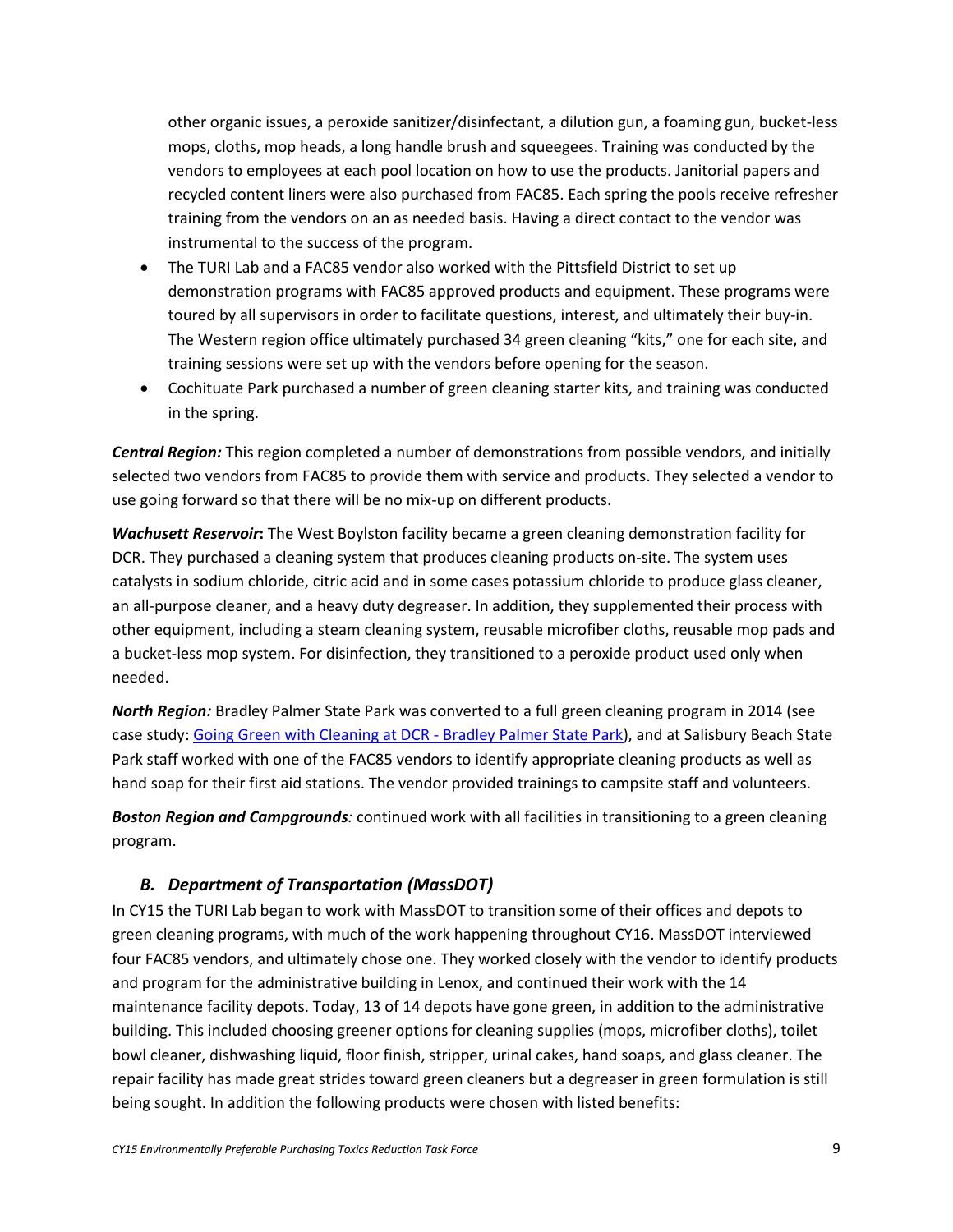- Sanitizers: Food grade tablets with Dichloroisocyanurate (NaDCC) as the active ingredient were chosen. These portion controlled tablets were very cost effective, and were also used to sanitize mops during the weekend, which reportedly tripled the mop life.
- Drain cleaner (enzyme): The facilities had many issues with their floor drains, and the new product helped to get rid these issues.
- Hand scrub: The garage tested a number of different hand scrubs and found one that worked, however they have not been happy with the smell and continue to test other products. They also switched to a wall mounted solution saving over 5lb per month. They are still working to find a solution.
- Multipurpose cleaning product: A switch was made to using concentrated cleaners in portion control packages. After the initial expense for reusable spray bottles the cost per quart is significantly less – reflecting a savings of nearly \$1.00 per quart for general purpose cleaner and \$1.90 per quart for glass cleaner. Additional savings can be realized if factoring in the savings by not shipping diluted products with additional weight. They still continue to have to train staff in mixing the product.
- Janitorial paper products: Products with recycled content and those using "air dried" pulp were chosen. The air dried pulp proved to absorb more liquid, reducing use (at depot, hand washers were using 7-8 towels before the switch and 3 towels after).
- Liners: Bags with recycled content were selected.
- Mold reducer: A vendor provided a protective coating to curing rooms and nearly a year later they are mold free.

Anthony Morris, Assistant District Administrator at MassDOT reported that "Partnering with an FAC85 vendor who worked with the TURI Lab was key to our transition. Their supplying of samples for testing, being right there….allowed all parties to know what the expectations and needs were. I can only encourage everyone to find a partner for this ever changing journey. We worked together leaving MassDOT a little greener every day."

### <span id="page-10-0"></span>*C. Massachusetts Bay Transportation Authority (MBTA)*

The TURI lab continued to work with the MBTA cleaning bus depot staff to identify greener options. The bus cleaners added an environmentally preferable disinfecting process, as reported in their Team Works newsletter in February 2016 (see Appendix A). The MBTA will be working on a new contract for cleaning contractors, and it is hoped that much of the work provided by the TURI Cleaning Lab will be integrated into requirement for the program. It is especially important that a process to have products vetted through the cleaning contractor as well as the MBTA staff happen so that products chosen will work to their specifications. The Task Force will continue providing the MBTA information and resources as necessary.

### <span id="page-10-1"></span>*D. Greenfield Health Department*

The Greenfield Health Department worked with local restaurants to switch from the three approved toxic Food Code sanitizers to less toxic sanitizers. Many are unaware of the health effects that stem from the use of bleach, quaternary compounds, and iodine. With help from the TURI lab, the Greenfield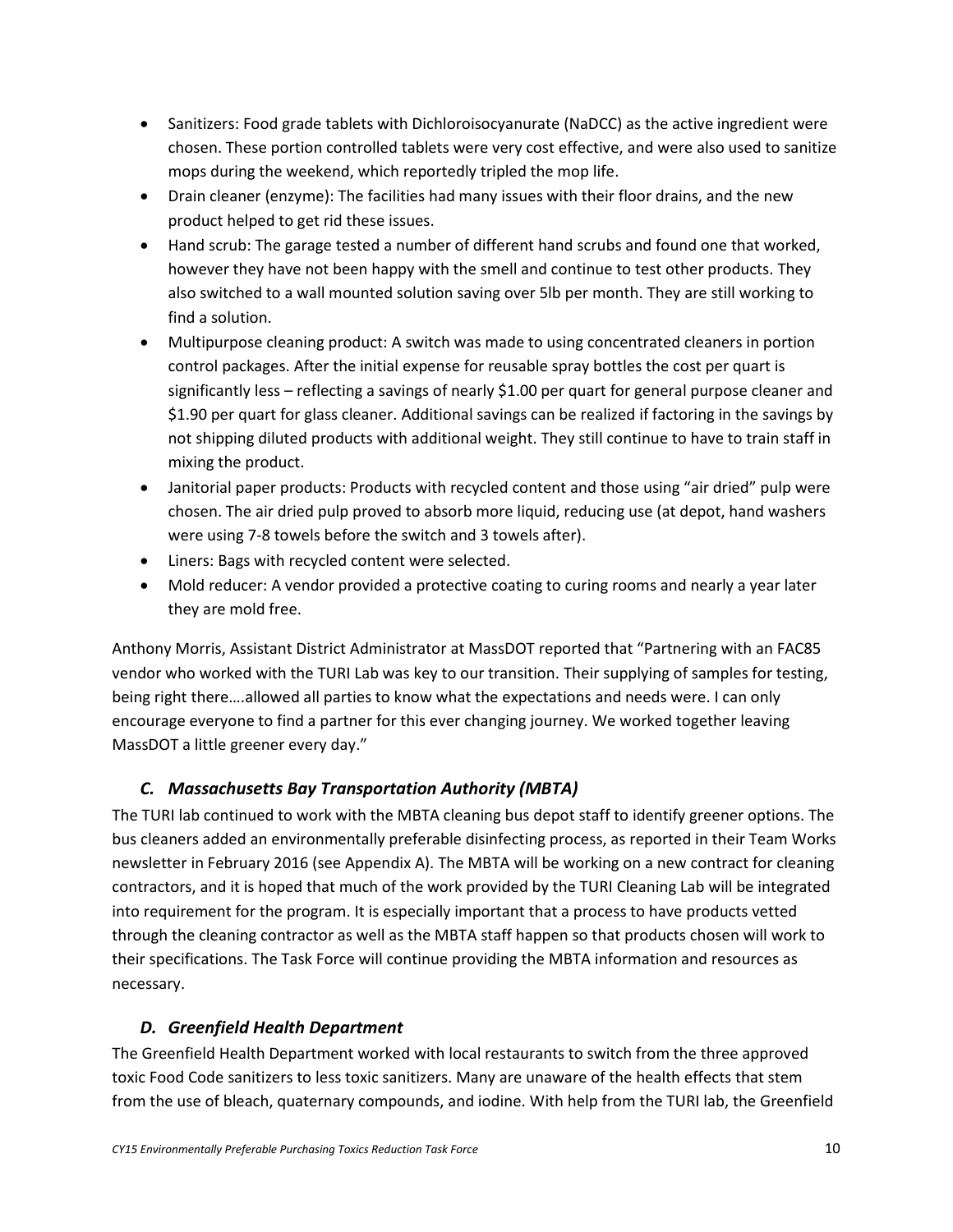Health Department educated local restaurants of the health effects of the three approved sanitizers and also provide them with alternatives. The Greenfield Health Department also launched a Green Restaurant Program. With the Green Restaurant Program, local restaurants could apply to be a "Certified Green Restaurant" if they meet a set number of standards created by the Greenfield Health Department. If they meet the standards, they will be given a sticker for their door and the first five restaurants that become certified will be featured in The Recorder, a local newspaper for Franklin County.

This project helped provide five establishments with at least six months or more of a less toxic sanitizer and less toxic cleaning supplies. The TURI lab and the Greenfield Health Department met with the five participating establishments several times to discuss the restaurants specific needs in their establishments regarding less toxic sanitizers and cleaning supplies. Many of the establishments asked about glass cleaners, all-purpose cleaners, and degreasers. All five establishments agreed to at least use the NADCC tablets (Sodium dichloroisocyanurate) provided to them as an alternative to the toxic sanitizers – the tablets are used for on-site generation of the sanitizer. This project also helped to educate all of the local establishments about less toxic sanitizers and give out samples of the tablets, the chosen sanitizer, during routine inspections.

### <span id="page-11-0"></span>*E. Massachusetts Action Asthma Partnership*

The Massachusetts Action Asthma Partnership (MAAP) reached out to the EPP Director to identify ways to work together to publicize the FAC85 contract to schools. Because the contract was developed with input from constituents in the health field with a main focus to eliminate asthma causing chemicals from products, they were interested in publicizing the contract for school use. They learned more about the contract, and continue to educate school officials and teachers on the availability of FAC85.

### <span id="page-11-1"></span>**5. Flame Retardants and Other Chemicals of Concern in Furniture**

In CY15 the Task Force identified flame retardant chemicals in furniture as a target issue. Flame retardants are semi-volatile organic compounds used in commercial and consumer products to meet flammability standards. One such flame retardant, organohalogens, including polybrominated diphenyl ethers (PBDEs), has been added to polyurethane foam in furniture for many years, to meet the flammability standards. These chemicals migrate out of products and into dust where humans ingest or inhale them.<sup>13</sup> However, there are growing environmental and health concerns, and now a wellestablished body of research, indicating that flame retardant chemicals are harmful to human health and the environment.<sup>14 15</sup> Studies by the U.S. Consumer Product Safety Commission have also concluded that flame retardants as used in furniture do not provide meaningful protection from fires.

<sup>13</sup> An assessment of sources and pathways of human exposure to polybrominated diphenyl ethers. Johnson-Restrepo, B. and Kurunthachalam <http://www.sciencedirect.com/science/article/pii/S004565350900294X>

[See all sources listed in the Center for Environmental Health's Kicking Toxic Chemicals Out of the Office; An Easy Guide to G](http://www.ceh.org/wp-content/uploads/Flame_Retardant_Guide_Corp_FINAL-with-date.pdf)oing Flame [Retardant Free, July 2015, p.15, http://www.ceh.org/wp-content/uploads/Flame\\_Retardant\\_Guide\\_Corp\\_FINAL-with-date.pdf](http://www.ceh.org/wp-content/uploads/Flame_Retardant_Guide_Corp_FINAL-with-date.pdf)

<sup>&</sup>lt;sup>15</sup> [Halogenated Flame Retardants: Do the Fire Safety Benefits Justify the Risks? Reviews on](http://greensciencepolicy.org/wp-content/uploads/2013/11/Review-of-Env-Health-2542010-SHAW-BLUM-.pdf) Environmental Health, VOLUME 25, No. 4, 2010, <http://greensciencepolicy.org/wp-content/uploads/2013/11/Review-of-Env-Health-2542010-SHAW-BLUM-.pdf>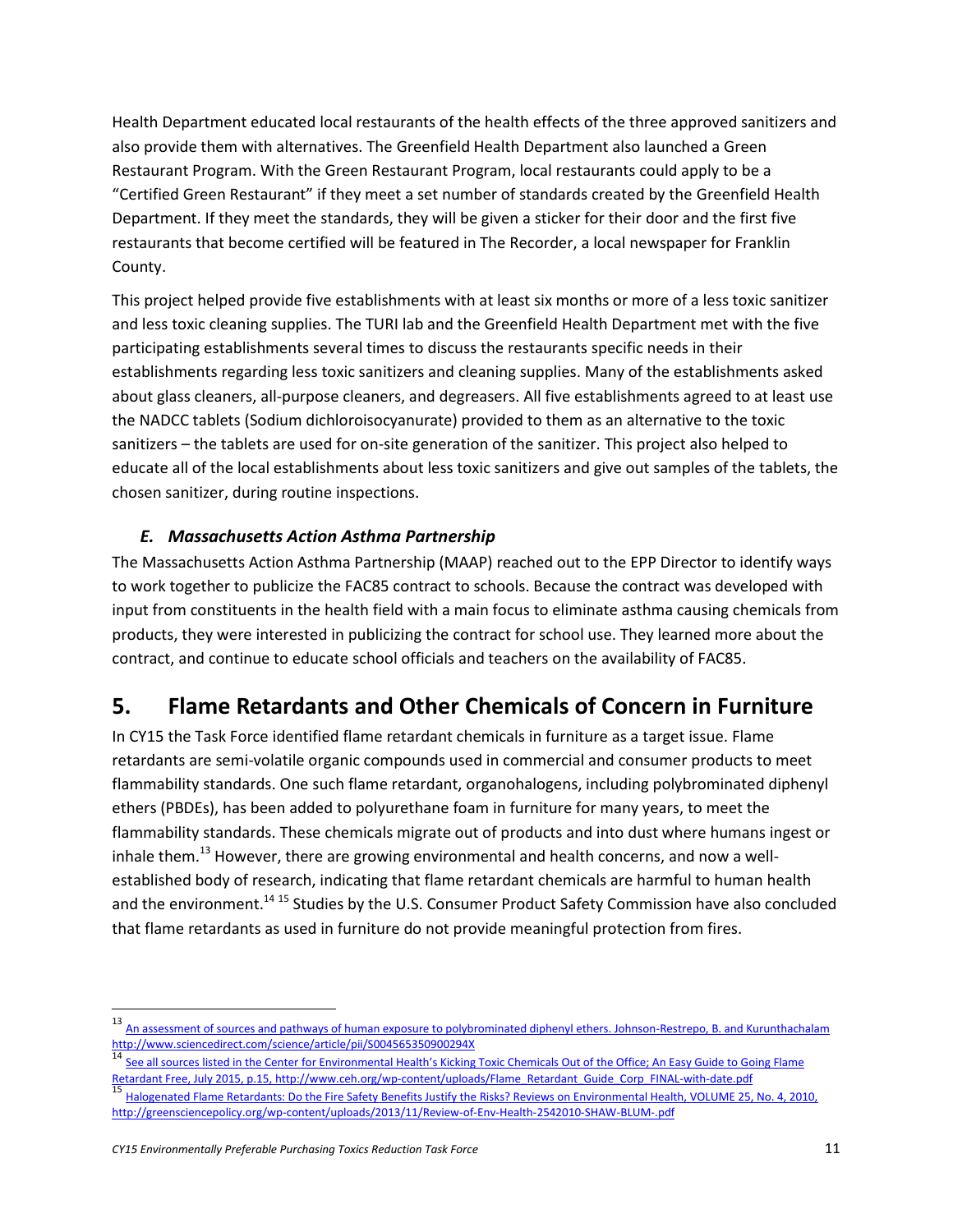The OSD's EPP Program reached out to the Center for Environmental Health,<sup>16</sup> a national leader in flame retardant health issues and author of *Kicking Toxic Chemicals Out of the Office; An Easy Guide to Going Flame Retardant Free, July 2015*, to help. A project was defined, with a goal to identify flame retardant free furniture on statewide contract *OFF38: Office, School and Library Furniture, Accessories & Services*, but quickly expanded to create a resource that helps buyers identify important information they need to guide productive discussion with vendors so they can make environmentally informed choices when purchasing furniture from the contract. A survey was sent out to all vendors (and many of the furniture manufacturers in cases when vendors did not know or could not provide information), asking to identify the following chemicals of concern, in addition to a number of third-party documented environment certifications or other environmental standards applicable to furniture that may be of interest to large volume buyers who specify these certifications or standards in their bids:

- Formaldehyde and other Volatile Organic Compounds (VOCs) emissions
- Antimicrobials
- Flame retardants
- Polyvinyl chloride (PVC)
- Per- and poly-fluorinated chemicals used as stain/water/oil resistant treatments

Currently, these chemicals are not restricted from use on the statewide furniture contract, but they are toxic or hazardous and have documented indoor air quality, environmental, and/or health concerns so the Task Force wanted to identify better options for buyers.

The information was compiled into a table and published on the [OSD's EPP Furniture webpage](http://www.mass.gov/anf/budget-taxes-and-procurement/procurement-info-and-res/procurement-prog-and-serv/epp-procurement-prog/green-products-and-serv/specific-epp-statewide-contracts/furniture-environmentally-preferable.html). The table includes close to 900 lines of furniture, of which 350 are considered "environmentally preferable". A peer reviewed guidance document was developed that describes the chemicals of concern typically used in the furniture industry and a list of some of the certifications and standards that have been used to measure environmental performance of furniture<sup>17</sup> and also provides alternatives/recommendations for those seeking to minimize exposure to the above mentioned substances in furniture. Lastly, a few key questions were identified to help guide buyers in their purchasing decisions.

- Ask the vendor to assist you in selecting options that do not contain indoor air contaminants including formaldehyde and other VOCs; flame retardant chemicals; fluorinated stain treatments; antimicrobials; and PVC (polyvinyl chloride). If flame retardants are required, specify the use of "non-halogenated" flame retardant chemicals, meaning they don't contain bromine or chlorine.
- Ask the vendor to help you identify fabrics free of fluorinated stain treatments, antimicrobials, PVC, and/or flame retardants. Proper fabric choice is essential to ensure a healthier product.
- Ask the vendor if recycled content is used in any component of the product and, if so, ask if they know the source of the recycled content and if they can confirm whether it contains any of the

 $\overline{a}$ 

 $16$  The Center for Environmental Health (CEH) is a nationwide organization focused on identifying and eliminating the use of toxic chemicals that pose a risk to human health. [www.CEH.org](http://www.ceh.org/)

<sup>&</sup>lt;sup>17</sup> Guidance for Environmental Preferable Furniture: Review of Chemicals of Concern and Certifications & [Standards,](http://www.mass.gov/anf/docs/osd/epp/epp-furniture-guidance.pdf) August 2016.

*CY15 Environmentally Preferable Purchasing Toxics Reduction Task Force* 12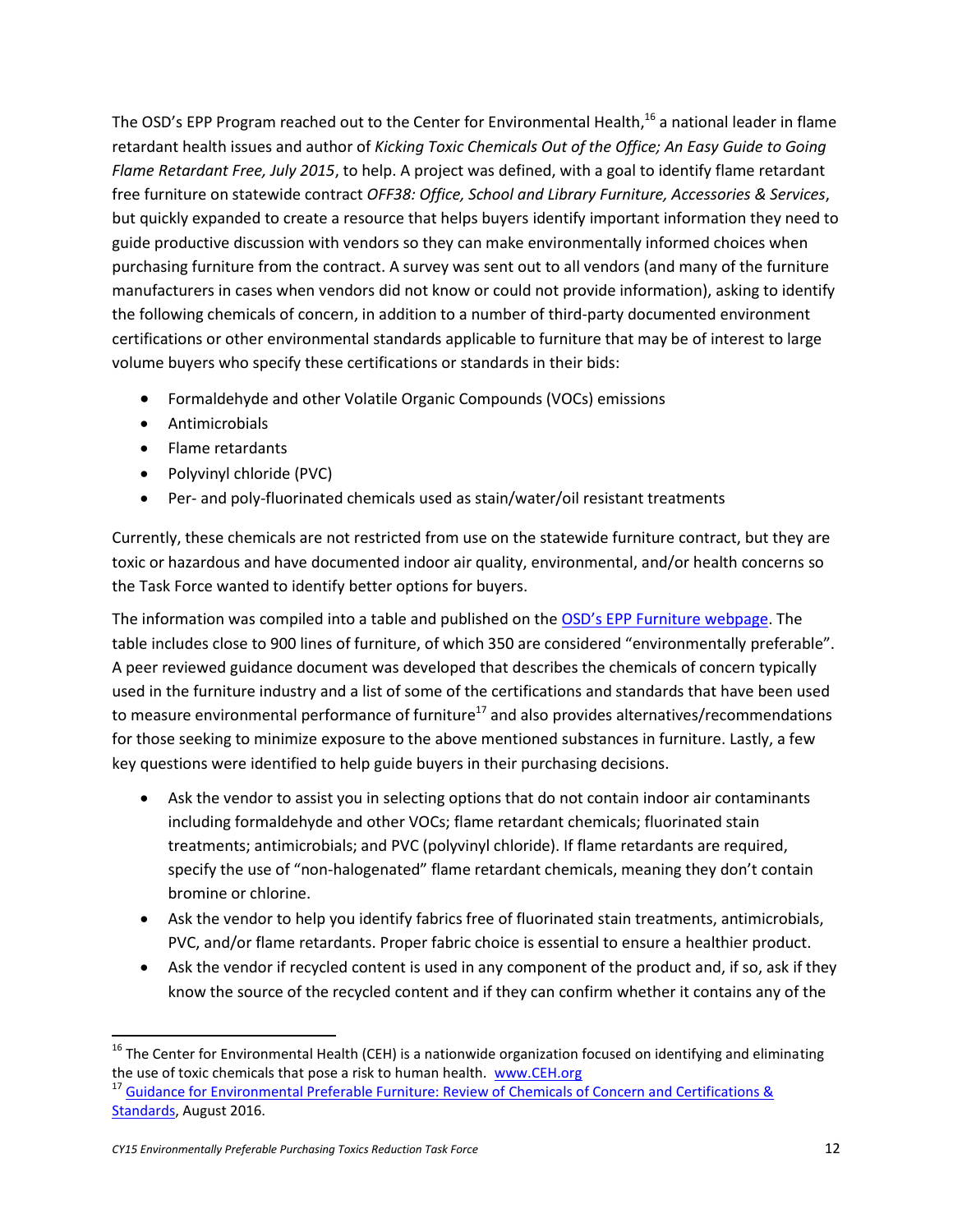identified chemicals of concern. While the use of recycled content generally is a positive environmental attribute, the use of recycled content plastics has the potential to introduce one or more of the chemicals of concern into the product.

 Ask your vendor for verification of third-party certifications or compliance to any claimed attributes.

These resources allow buyers to easily identify furniture that is free of certain chemicals of concern, enabling choices that contribute to a healthier indoor environment.

The availability of these new OFF38 resources coincides with a City of Boston regulation that took effect on July 7, 2016. This new bill amends Boston's Fire Prevention Code, allowing offices and residential areas to use furniture free of toxic flame retardant chemicals. Other public buildings or assembly areas that are fully sprinklered – including healthcare facilities, dormitories, and schools – also may observe the new code, though all organizations should check with their Authority Having Jurisdiction (AHJ) to ensure compliance. With the passage of this Boston regulation, organizations throughout the Commonwealth may now opt for flame retardant free furniture and an array of EPP choices on Statewide Contract OFF38.

The published resources have generated lots of national discussion on how to define "EPP Furniture" across the country. The EPP Director has been asked to participate in a number of workgroups and webinars with state and federal agencies to describe what the Commonwealth completed. Our recommendation has been to use of the model table format that was developed, and require all vendors to fill out prior to contract awards. With over 350 lines of furniture found to be environmentally preferable, there may be a case for the Commonwealth to further define the specifications at the next re-bid of the contract.

Going forward, the Task Force will be working to publicize this work to executive agencies on the contract.

### <span id="page-13-0"></span>**6. Integrated Pest Management**

Integrated Pest Management (IPM) is a process for achieving long term, environmentally preferable pest control through the use of a wide variety of management practices. It includes a combination of pest monitoring, good sanitation practices, education, and appropriate solid waste management, building maintenance, cultural pest control measures, mechanical pest control measures and biological pest controls – and allows, if done properly, chemical pesticides to only be used as a last resort. Inappropriate pest management approaches can degrade the indoor air quality and introduce asthma and other hazards, and may result in inadequate control of pests. For these reasons, IPM is included in the US Green Building Council's 2009 LEED for Existing Buildings/Operations & Maintenance (LEED-EBOM) certification.

The Task Force weighed in on some of the specifications developed in the re-bid of statewide contract FAC74: Integrated Pest Management to FAC96. This new contract was awarded April of 2016. The statewide contract provides a comprehensive list of pre-qualified vendors that eligible users can engage to develop customized IPM plans.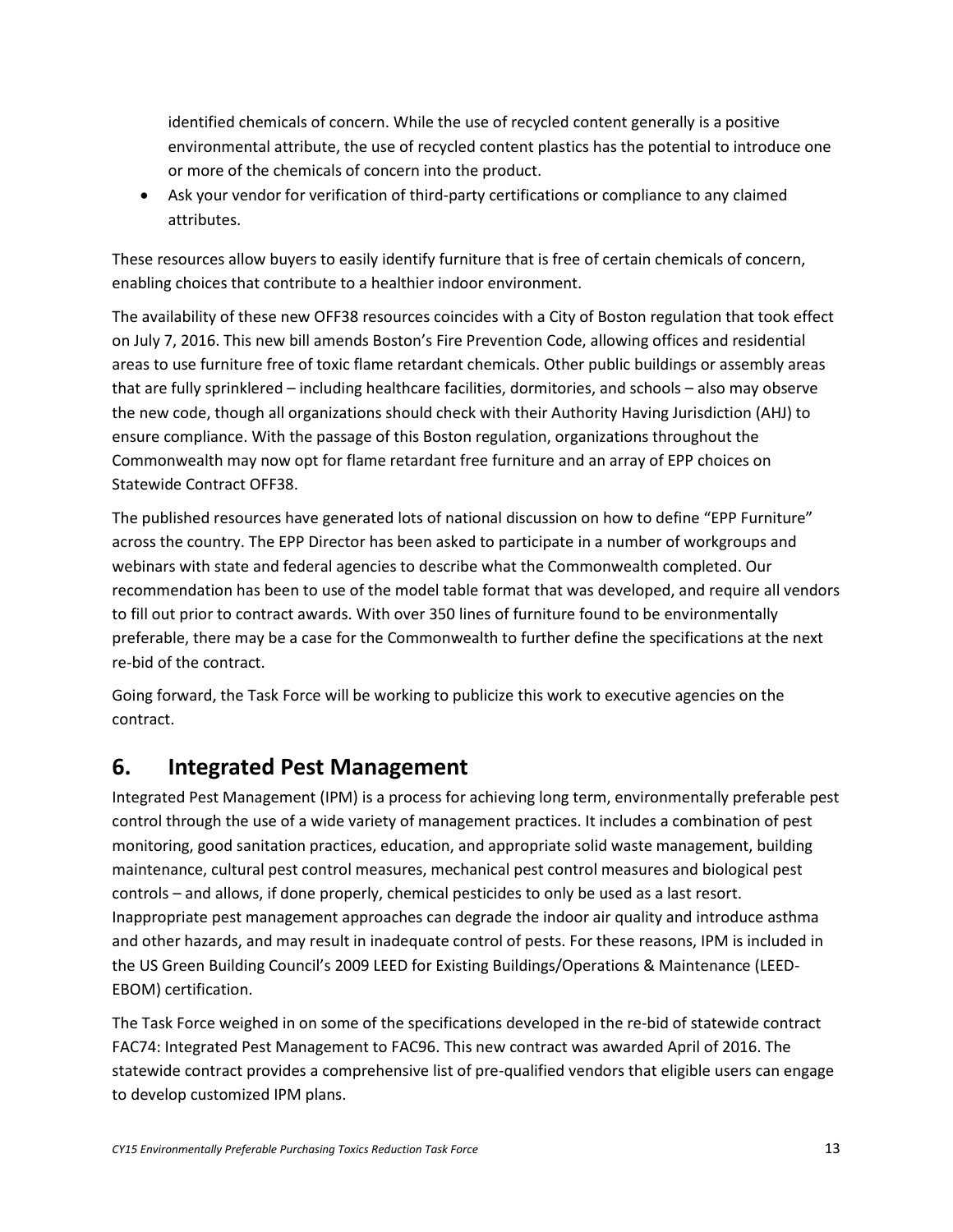All facilities owned or managed by the Commonwealth are required to implement IPM programs as establish throug[h Executive Order 403,](http://www.mass.gov/courts/docs/lawlib/eo400-499/eo403.txt) signed in 1998. Going forward, the Task Force will try to identify which executive departments are using the contract, which are not, and target them for additional information.

## <span id="page-14-0"></span>**7. Pollution Prevention for Automotive and Fleet**

The OSD hosted its first State Fleet Event bringing together many automotive-related vendors on statewide contract and fleet managers to learn about the array of fleet-related products and services on statewide contract.

This event was well attended, and OTA staffed a table to offer their [Massachusetts Clean Auto Repair](http://www.mass.gov/eea/grants-and-tech-assistance/guidance-technical-assistance/agencies-and-divisions/ota/education-and-outreach/masscar/)  [\(MassCAR\)](http://www.mass.gov/eea/grants-and-tech-assistance/guidance-technical-assistance/agencies-and-divisions/ota/education-and-outreach/masscar/) Program educational materials and resources to automotive vendors and attendees. OTA created the MassCAR Program to provide environmental training and resources for auto body and repair shops. The program is designed to help automotive facilities:

- Understand and achieve compliance with environmental, health and safety (EHS) requirements.
- Learn about and implement pollution prevention and other best management practices.

MassCAR consists of an environmental and compliance guidance document and OTA provides free trainings to auto body and repair shops, including automotive vendors on state contract. The guidance includes:

- [MassCAR checklist](http://www.mass.gov/eea/grants-and-tech-assistance/guidance-technical-assistance/agencies-and-divisions/ota/education-and-outreach/masscar/masscar-checklist.pdf) A summary of actions a shop can take to ensure that requirements are followed and show the businesses' good faith efforts to stay in compliance while protecting their workers and the environment.
- [MassCAR fact sheets](http://www.mass.gov/eea/grants-and-tech-assistance/guidance-technical-assistance/agencies-and-divisions/ota/education-and-outreach/masscar/masscar-checklist.pdf) provide information, benefits, possible obstacles, and steps forward for implementing pollution prevention, environmental and worker health and safety practices to auto body and repair facilities.
- The [MassCAR Environmental Achievement Statement](http://www.mass.gov/eea/grants-and-tech-assistance/guidance-technical-assistance/agencies-and-divisions/ota/education-and-outreach/masscar/environmental-achievements-statement.docx) A self-certification document that can be used to advertise and celebrate successful environmental practices.

OSD communicated the availability of the resources to statewide contract vendors including Fiat Chrysler, Ford, Hyundai, GM, Nissan, and Toyota, in addition to public fleet managers across the state.

# <span id="page-14-1"></span>**8. Snow and De-Icing Chemicals**

Specifications were developed for EPP De-icing and Ice Melt Products as part of the FAC85 contract in 2013.<sup>18</sup> These included a restriction on sodium chloride-containing products, in addition to a requirement that the products be listed either on th[e Pacific Northwest Snowfighters Qualified Products](http://pnsassociation.org/resources/)  [List](http://pnsassociation.org/resources/) or recognized under the [US EPA's Safer Choice](http://www.epa.gov/saferchoice) program. After the first year of the contract, the vendors reported difficulty sourcing product, especially product without sodium chloride. A decision was

<sup>&</sup>lt;sup>18</sup> FAC85 Mandatory Specifications and Desirable Criteria, Category 8: De-Icing and Ice Melt Products, page 15. [http://www.mass.gov/anf/docs/osd/epp/attachment-a-fac85-mandatory-specifications-and-desirable](http://www.mass.gov/anf/docs/osd/epp/attachment-a-fac85-mandatory-specifications-and-desirable-criteria.docx)[criteria.docx](http://www.mass.gov/anf/docs/osd/epp/attachment-a-fac85-mandatory-specifications-and-desirable-criteria.docx)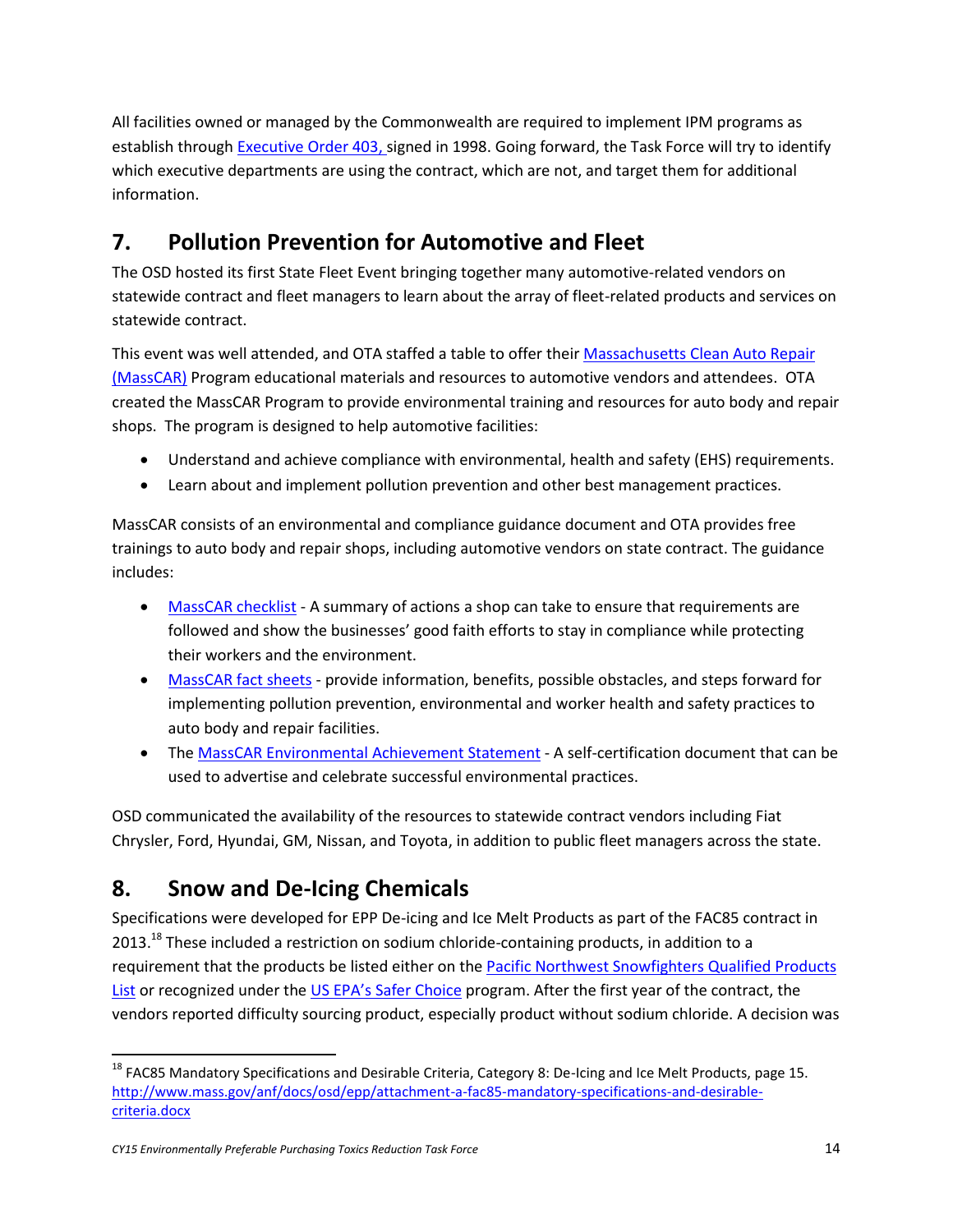made to relax the specifications for Massachusetts to allow any product that met the US EPA's Safer Choice program, expanding the pool of products available.

# <span id="page-15-0"></span>**9. OSHA – Commonwealth Compliance**

Under MGL section 6-1/2 (as detailed in 454 CMR 25.00), executive branch state agencies are required to comply with OSHA standards. The Department of Labor Standards ("DLS") is responsible for enforcing this. DLS conducts health and safety inspections and accident investigations at public sector workplaces to assist employers in reducing work-related illnesses and injuries. DLS is a member of the Toxics Reduction Task Force. In CY2016, DLS conducted 45 site inspections which included corrective actions for employers to improve their Right-to-Know or Hazard Communication program. These inspection reports included recommendations to select asthmagen-free products on FAC85. Inspection sites included county, municipal, and state agencies.

DLS also includes recommendations for EPP products and FAC85 in Right-to-Know trainings and webinars. In addition, the DLS website contains a fact sheet on EPP, and a template Right-to-Know program. The EO515 efforts and FAC85 have been incorporated into the template.

## <span id="page-15-1"></span>**10. Conclusions and Looking Ahead**

In CY17, the Task Force will continue its work on advancing green cleaners and safer sanitization and disinfection in the Commonwealth. The Task Force will:

- participate in discussions with the Lowell Center for Sustainable Production project on safer sanitization and disinfection options for the food processing industry;
- continue to work with the Massachusetts Department of Health to identify safer alternatives, such as hydrogen peroxide, citric or lactic acid, or steam, which can meet the Commonwealth's Health Codes, continue;
- continue evaluating alternative approvals submitted by the FAC85 Vendors;
- continue to provide feedback on negotiations with the EPA's Safer Choice program on making updates to their program in order to allow all Safer Choice products on the contract;
- continue to identify disinfecting alternatives for DLS to communicate in trainings and webinars;
- continue to follow up with statewide contract automotive vendors and fleet managers on MassCAR opportunities;
- identify state entities use/non-use of FAC85. For those not using find out more and identify needs; and,
- document DCR and DOT green cleaning programs with a case study.

The Task Force will also continue to publicize results of the EPP Furniture Project to furniture buyers and if time allows begin to research, using vendor reported data, information on executive agency usage of the IPM contract.

Lastly, the Task Force will begin to plan for and execute an annual EO515 survey to executive agencies in order to identify compliance with the Executive Order, and help the Task Force target assistance.